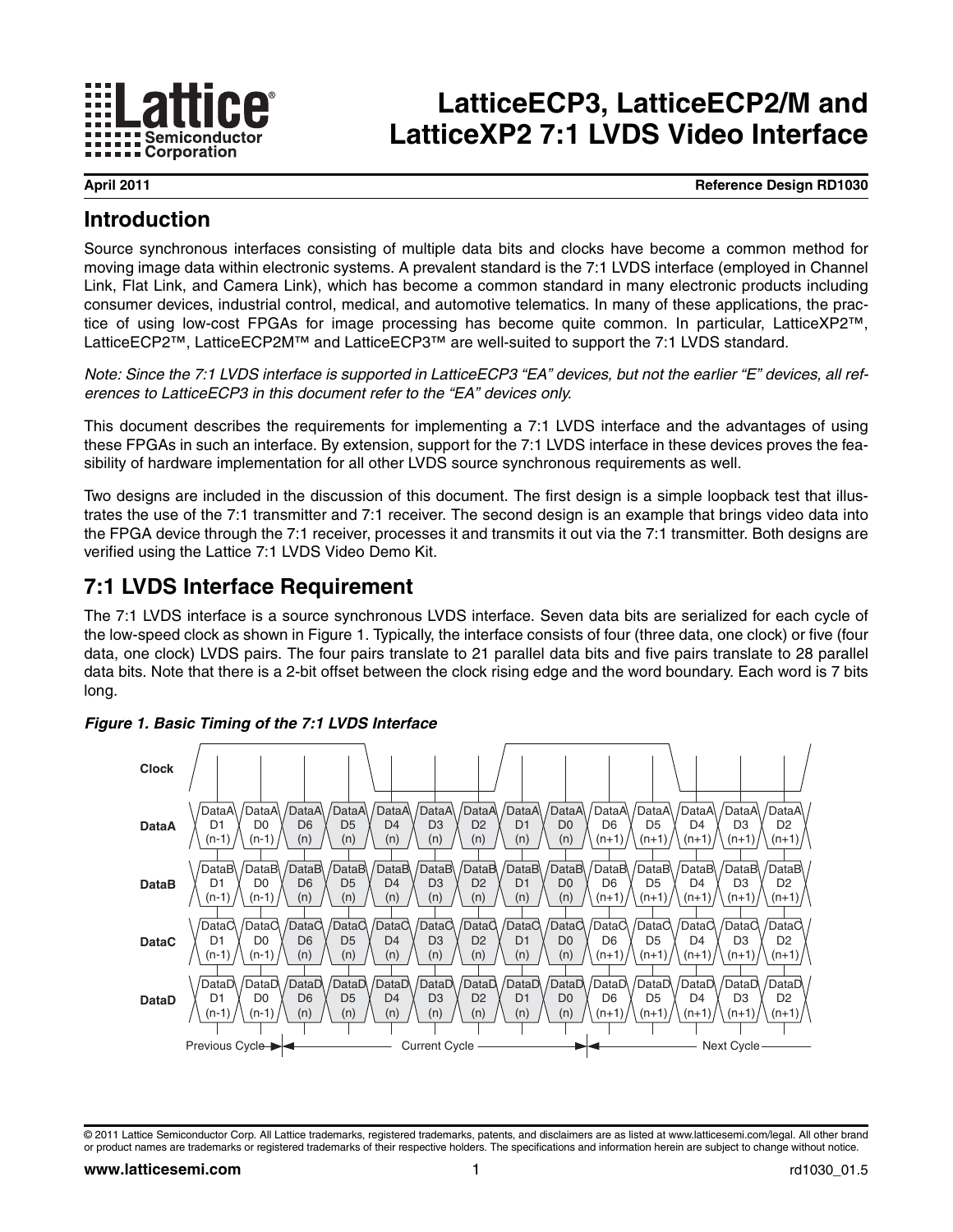Each channel includes a serial LVDS data pair along with a source synchronous LVDS clock pair. The receiver receives this serial LVDS data, deserializes it and aligns it to the original word boundary to generate seven parallel LVTTL data bits. The 7:1 transmitter serializes the seven LVTTL parallel data bits to a single LVDS data bit and transmits this serial data channel along with a LVDS clock.

[Figure 2](#page-1-0) shows the 7:1 receiver receiving four LVDS data channels. When deserialized, it generates 28-bit wide parallel data. Similarly, the 7:1 transmitter serializes 28-bit parallel data to generate four LVDS data channels.

<span id="page-1-0"></span>



The requirements for an FPGA-based solution to the Channel Link and Flat Link style interfaces consist of four key components: high-speed LVDS buffers, a PLL for generating the de-serialization clock, input data capture and gearing, and data formatting.

The data and clock are received or transmitted to or from the FPGA in LVDS format, with the data at relatively high speed. The exact speed depends on the resolution, frame rate and color depth used by the display. For example, 800x600 to 1024x768 displays require LVDS data to be transmitted from 40 MHz to 78.5 MHz for 60 Hz to 75 Hz refresh rates. This translates to LVDS data rates of 280 Mbps to 549 Mbps. Higher resolution displays, such as 1280x1024 60 Hz, require data to be transmitted with 108 MHz LVDS clocks. For this system, data will transmit at 756 Mbps.

### **Clock Generation**

In a LatticeECP3, LatticeECP2/M or LatticeXP2 implementation, the input capture circuitry uses Double Data Rate (DDR) registers with data captured on both the rising and falling edges of the clock. When operating as a receiver the low-speed clock that is provided with the data must be multiplied by 3.5 times in order to capture the data on both clock edges. If the input capture circuitry operates on only one edge of the clock, a multiplication factor of seven must be used. As an alternative, seven phase-shifted versions of the low-speed clock can be generated and used to capture the input data with seven different registers. However, the challenges of clock generation and distribution discourage this approach for an FPGA implementation. The clock must have relatively low jitter since its jitter must be accounted for in the overall timing budget. Similarly, the skew of the clock distribution network used to provide this clock to input or output registers must be accounted for in any timing analysis.

In order to transmit high-speed data, a transmitter must multiply the clock used to transfer low-speed parallel data into the interface by 3.5. Again, the jitter of the clock and the skew of its distribution are important as they impact the timing budget for the interface. [Figure 3](#page-2-0) shows the PLL clock generation and how the R, G, B bits, Vsync, Hsync, and DE of a pixel on line 2 of a video frame get assigned to the four LVDS data pairs. The data bits are sampled on both rising and falling edges of the eclk clock.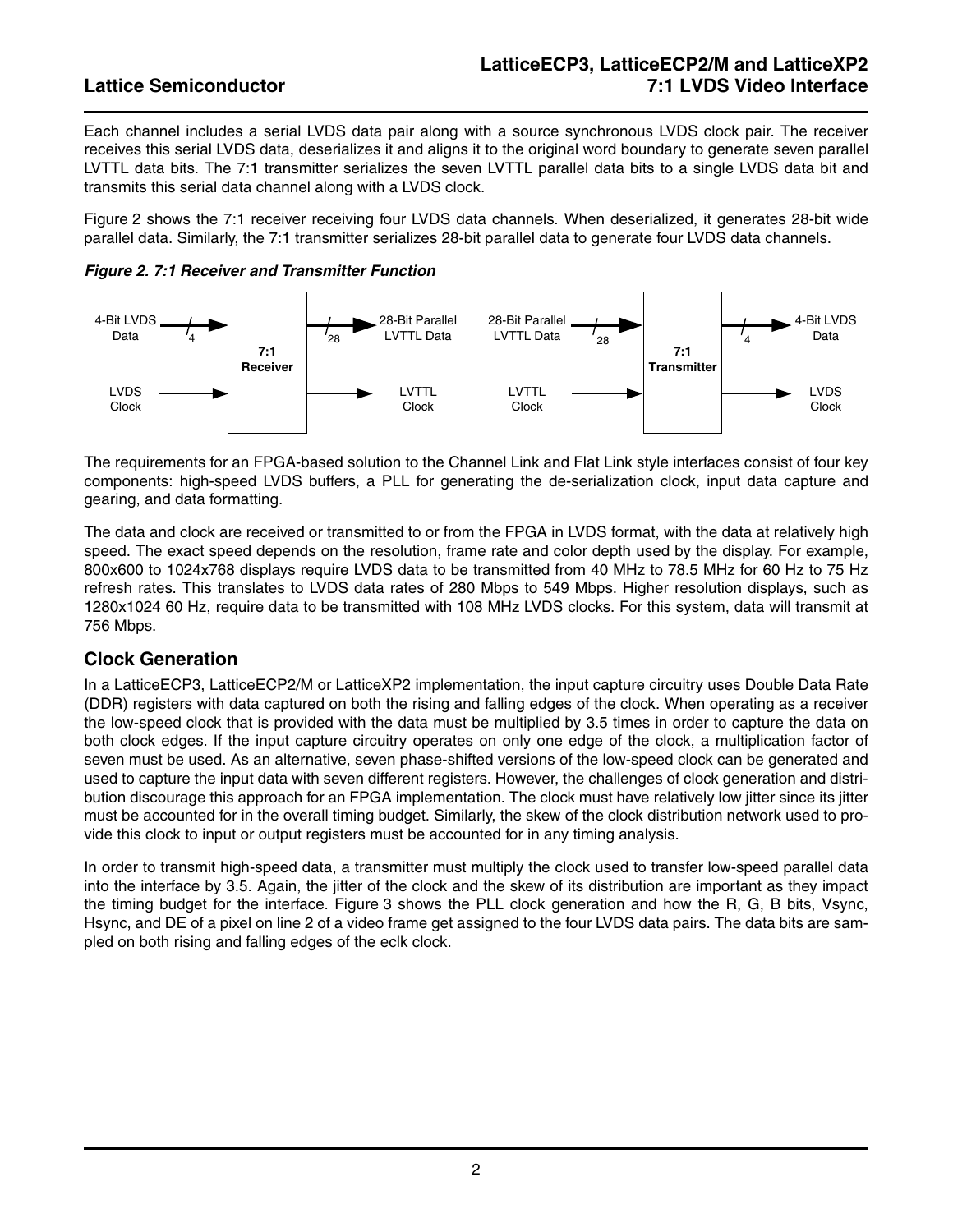

### <span id="page-2-0"></span>*Figure 3. Timings of Video Signals and the 7:1 LVDS Channel Link Interface*

## **Data Capture**

The registers that follow the LVDS input buffer must accurately capture the data. A tight control of the clock and data relationship is important to capture the incoming high-speed data stream. It is also necessary to gear, or reduce, the speed of the data before it is passed on to the FPGA fabric. Let us take LatticeECP2/M and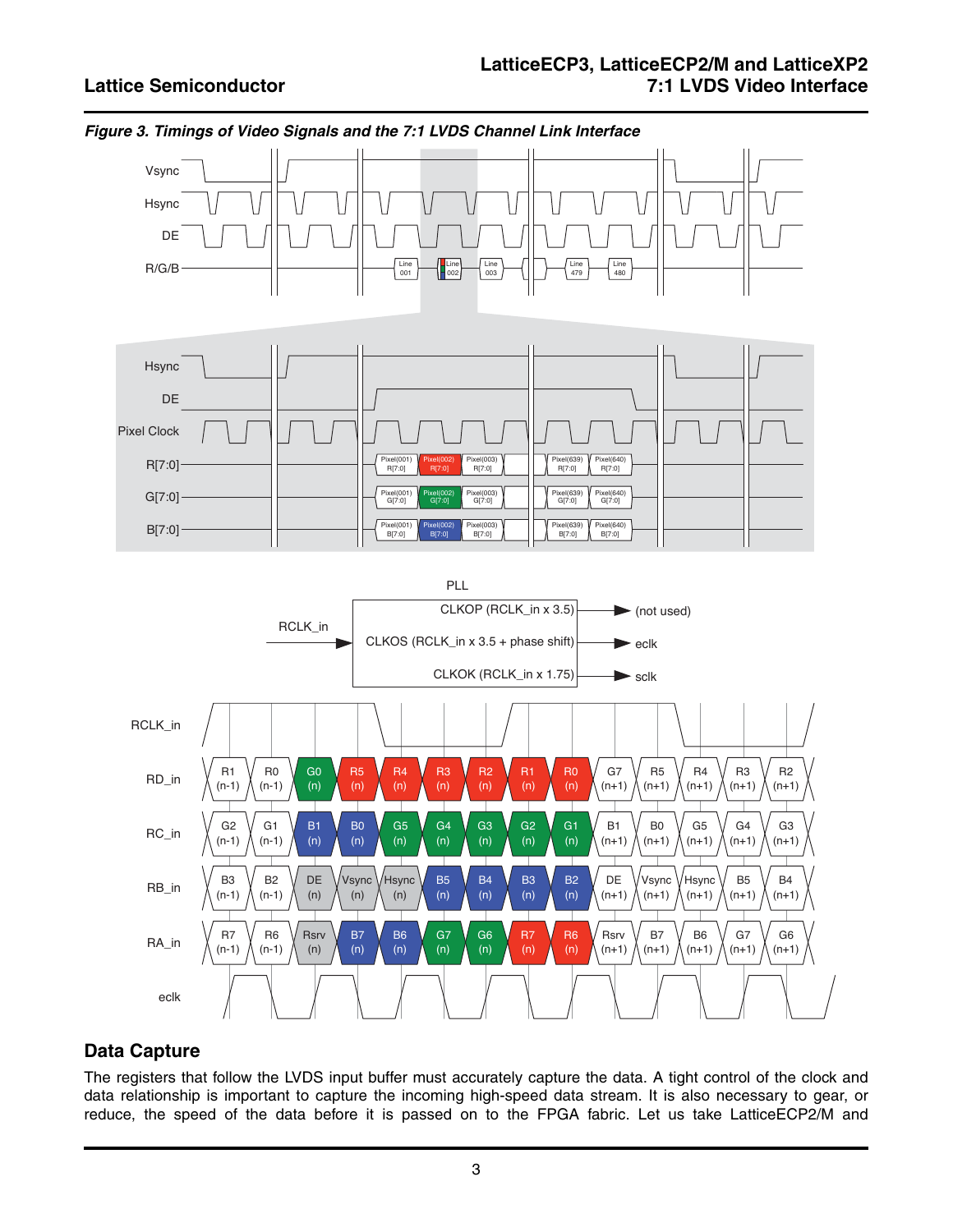LatticeECP3 as examples. LatticeECP2/M FPGAs specify the operation of individual circuit elements to around 350 MHz. For LatticeECP3, it will be around 470 MHz. A practical operating frequency with a reasonable amount of logic is 225 MHz for LatticeECP2/M and 350 MHz for LatticeECP3. Therefore, the greater the gearing that can be done in the I/O structure, the lower the likelihood that the FPGA fabric will be the limit on overall performance. A similar discussion is applicable to the transmit path.

## **Data Formatting**

The final step is to take the data from the I/O cells and format it into the original 7-bit width clocked by the lowspeed clock. This logic can easily be constructed within the FPGA fabric.

## **LatticeECP3, LatticeECP2/M and LatticeXP2 7:1 LVDS Interface**

The LatticeECP3, LatticeECP2/M and LatticeXP2 architectures provide an ideal solution for this interface. This section describes implementation of the 7:1 receiver and 7:1 transmitter using the LatticeECP3, LatticeECP2/M and LatticeXP2 device I/O structures.

### **7:1 Receiver**

[Figure 4](#page-3-0) shows the block diagram of the receive side of an intra-system display interface within a LatticeECP3, LatticeECP2/M or LatticeXP2 device. The receiver receives four LVDS data channels (seven bits each) and one LVDS clock.

### <span id="page-3-0"></span>*Figure 4. 7:1 Receiver Side Block Diagram*

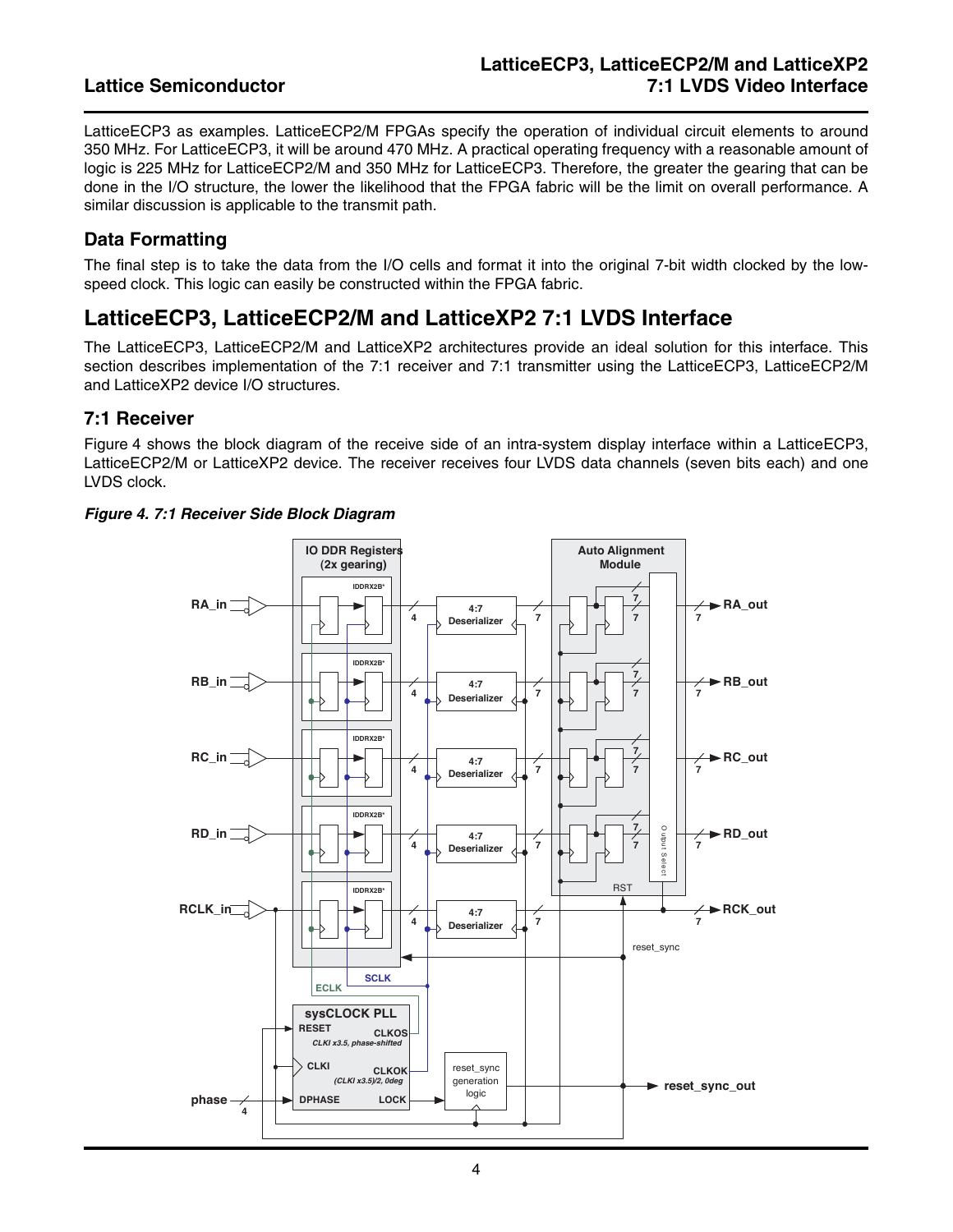The data and clock enter the LatticeECP3, LatticeECP2/M or LatticeXP2 device through the LVDS buffers in the Programmable I/O Cell (PIC) block. When the 2x gearing function is used, these buffers operate at up to 420 MHz (i.e., 840Mbps) for LatticeXP2 and LatticeECP2/M devices, or 500 MHz (i.e., 1.0Gbps) for LatticeECP3 devices, supporting most high resolution and display refresh rates.

The LVDS data is fed to the I/O logic DDR register and the source synchronous LVDS clock is fed into a PLL. The PLL is used to multiply the clock by 3.5 and create a phase shift which is normally 90 degrees. This phase shift allows for placing the clock in the middle of the data valid window. This faster phase-shifted clock is then distributed via a low skew edge clock net to double data rate input capture registers. The PLL is also used to generate a slower clock that is half the frequency of the faster edge clock. This clock is fed to the second stage of DDR registers in the I/O logic block using the primary clock tree.

The I/O DDR register with the 2x gearing function (IDDRX2B) is used for the design with LatticeXP2 and LatticeECP2/M FPGAs. A 2x DDR element provides four FPGA side data bits for every I/O side data bit at half the clock rate. The gearing allows muxing/demuxing of the I/O data clocked with the high-speed Edge clock (ECLK) to the slower speed FPGA clock rate (SCLK). In the end, all the data is received at the rising edge of SCLK. [Figure 5](#page-4-0) is a detailed diagram of the IDDRX2B.



### <span id="page-4-0"></span>*Figure 5. IDDRX2B Detailed Block Diagram*

The IDDRX2B module inputs the DDR data at both edges of the Edge clock and generates four streams of data, all at the rising edge of the slower FPGA clock. The shaded portion of [Figure 5](#page-4-0) shows the I/O registers used to do the 2x gearing mode. The I/O registers of the complementary PIO are used in DDR gearing mode. For more informa-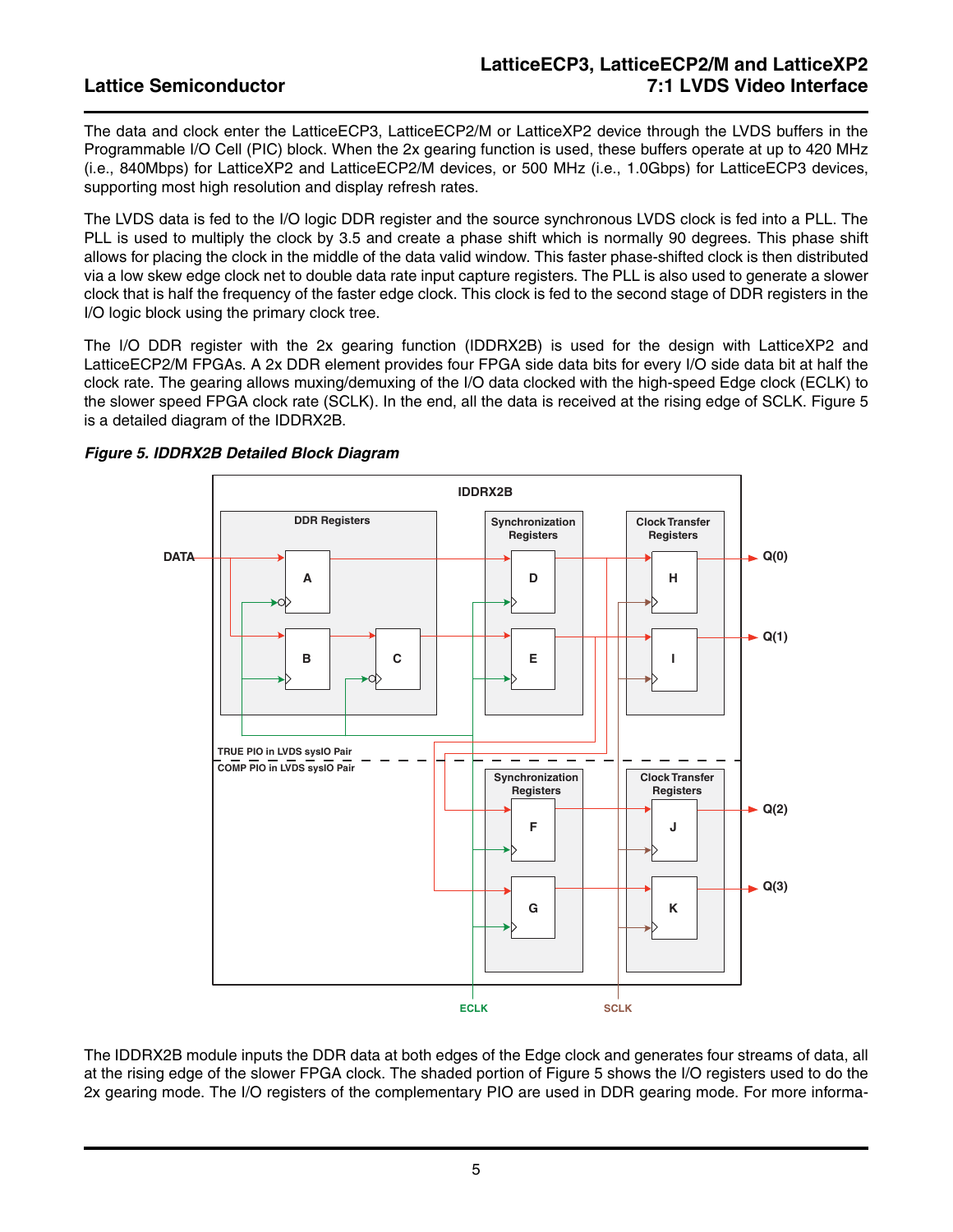tion on the DDR registers and the various modes, refer to TN1105, [LatticeECP2/M High-Speed I/O Interface](www.latticesemi.com/dynamic/view_document.cfm?document_id=21646), TN1138, [LatticeXP2 High-Speed I/O Interface](www.latticesemi.com/dynamic/view_document.cfm?document_id=23977) and TN1180, [LatticeECP3 High-Speed I/O Interface](www.latticesemi.com/dynamic/view_document.cfm?document_id=32320).

[Figure 6](#page-5-0) shows an example of input gearing using the IDDRX2B block.

<span id="page-5-0"></span>*Figure 6. Example of Input Gearing Using IDDRX2B*



The four bits of parallel data are then converted to 7-bit data at the correct speed in the 4:7 deserializer module. The deserializer stores the 4-bit output of the IDDRX2B in a 28-bit wide shift register. The incoming LVDS clock is then used as a framing signal to detect the start and end of the 7-bit data frame. The ordering of the 7-bit data can be modified in the design files if required.

### **7:1 Transmitter**

[Figure 7](#page-6-0) shows the transmit side of the 7:1 implementation. In this case, the LatticeECP3, LatticeECP2/M or LatticeXP2 device receives four channels of 7-bit parallel data and the slow clock. All 28 bits of parallel data are aligned to the slow clock received.

The slow input clock is fed to the PLL. The PLL is used to multiply the clock 3.5 times (ECLK). The PLL is also used to generate a clock at half the frequency of the 3.5x clock. This clock is represented by the SCLK in [Figure 7](#page-6-0). The DDR register in the I/O Logic module is used to generate the serial data output. LatticeXP2 and LatticeECP2/M FPGAs support output DDR register modules with 2x gearing similar to the input DDR registers. The advantage of using the output DDR registers with the 2x gearing (ODDRX2B) over 1x gearing is that the FPGA core can run at half the speed of the clock used by the output DDR registers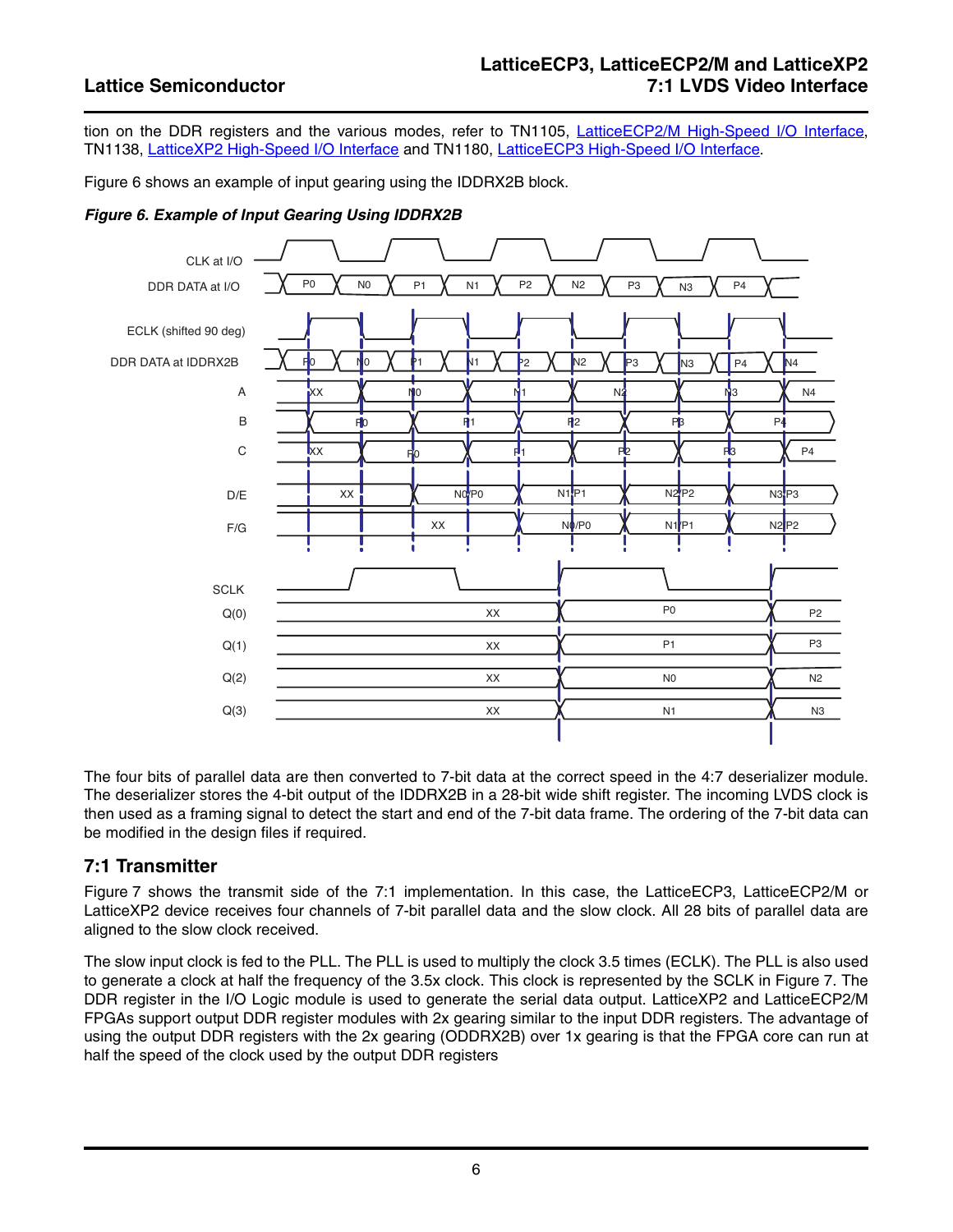The seven bits of parallel data need to be converted to four bits of serial data before they are sent to each of the output DDR registers. The 7:4 Serializer module is used to do this. Each of the seven bits of parallel data is stored in a 28-bit wide buffer and four bits of data aligned to the SCLK clock are sent to the ODDRX2B module.

### <span id="page-6-0"></span>*Figure 7. 7:1 Transmitter Side Block Diagram*



The ODDRX2B also receives the faster ECLK from the PLL and performs the gearing function. The gearing allows multiplexing of the I/O data clocked with the slow-speed FPGA Clock (SCLK) to the high-speed Edge clock. All of the data is transmitted at the rising edge of the ECLK.

[Figure 8](#page-7-0) shows a detailed diagram of the ODDRX2B.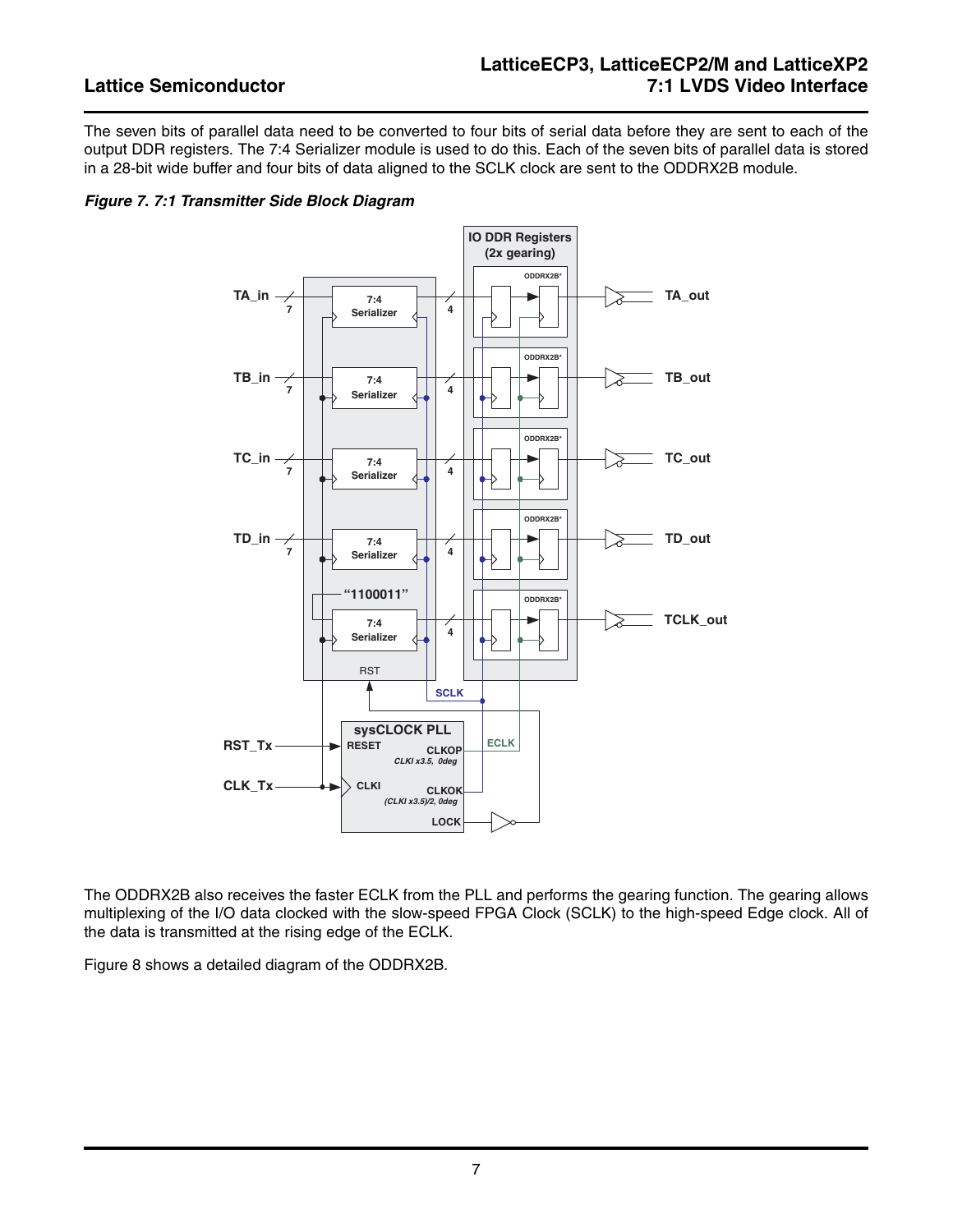<span id="page-7-0"></span>



The ODDRX2B module inputs come from the four bits of data from the FPGA fabric at both edges of the slow FPGA Clock (SCLK). These inputs also generate a single stream of data at both edges of the faster Edge Clock (ECLK). The shaded portion of [Figure 8](#page-7-0) shows the I/O registers used in 2x gearing mode. The I/O registers of the complementary PIO are used in DDR 2x Gearing mode. For more information on the DDR registers and various modes, refer to TN1105, [LatticeECP2/M High-Speed I/O Interface,](www.latticesemi.com/dynamic/view_document.cfm?document_id=21646) TN1138, [LatticeXP2 High-Speed I/O Interface](www.latticesemi.com/dynamic/view_document.cfm?document_id=23977) and TN1180, [LatticeECP3 High-Speed I/O Interface.](www.latticesemi.com/dynamic/view_document.cfm?document_id=32320)

[Figure 9](#page-8-0) shows an example of input gearing using the ODDRX2B block.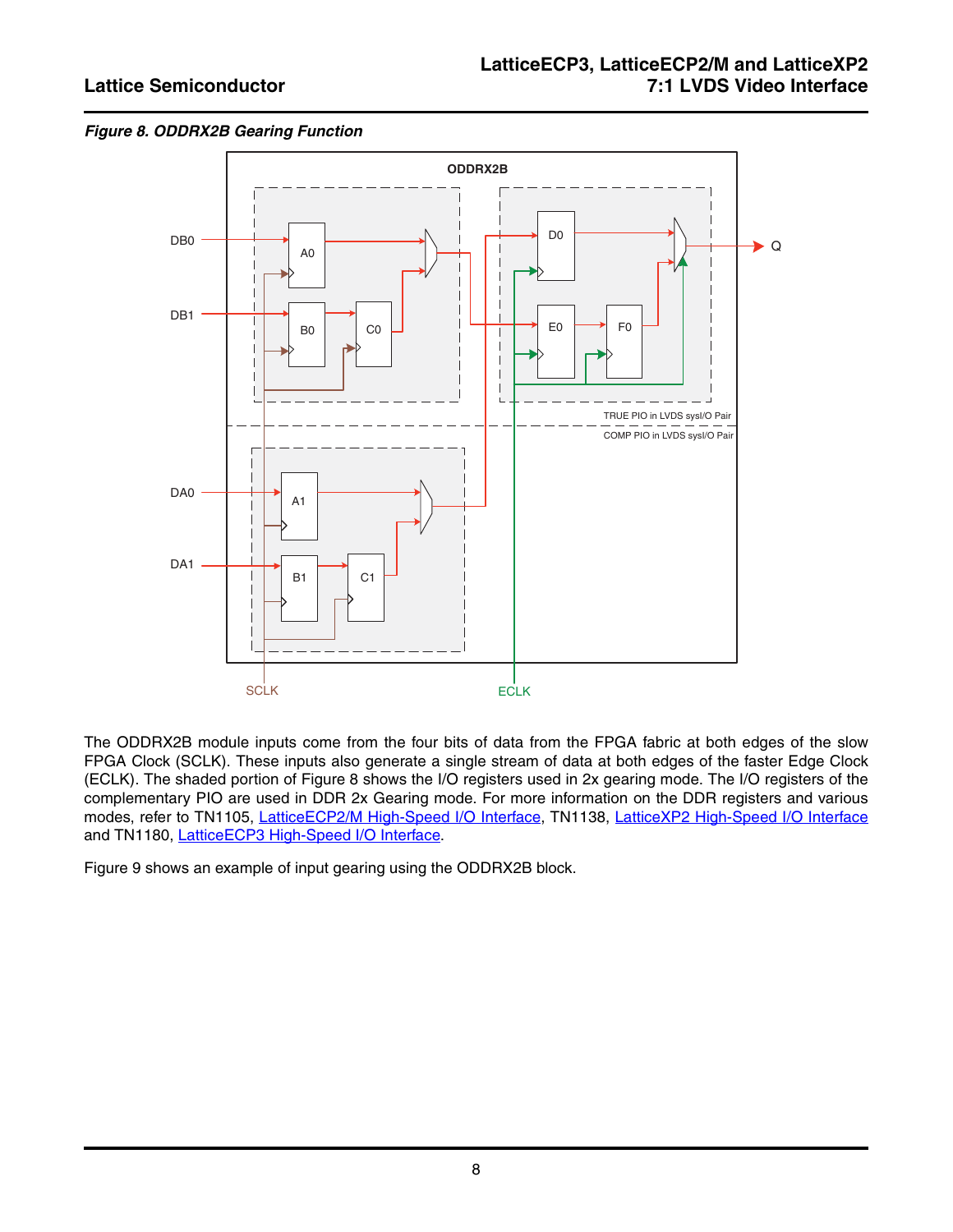

<span id="page-8-0"></span>*Figure 9. Example of Output Gearing Using ODDRX2B*

The serialized data output of the ODDRX2B is sent out of the device using high-speed LVDS buffers.

The LatticeECP3 I/O structure is different from that of the LatticeXP2 and LatticeECP2/M devices. The DQSBUF primitive (e.g., DQSBUFE for 2x gearing) has to be used to generate the strobe logic and delay used in the output DDR modules to correctly mux the DDR data. This DQSBUF primitive is required for the outputs of generic DDR implementations such as 7:1 LVDS. Since all I/Os in a DQS group share the same DQSBUF, it is recommended to group as many I/Os of the same 7:1 LVDS bus as possible within one DQS group. Since each DQS group includes only a limited number of True LVDS pins (normally two I/Os per DQS group), if True LVDS I/Os are used for 7:1 LVDS outputs, more DQSBUF primitives will be required to span the True LVDS outputs to adjacent DQS groups. Note that this does not apply to the design using emulated LVDS outputs. Also, the I/O DDR primitives in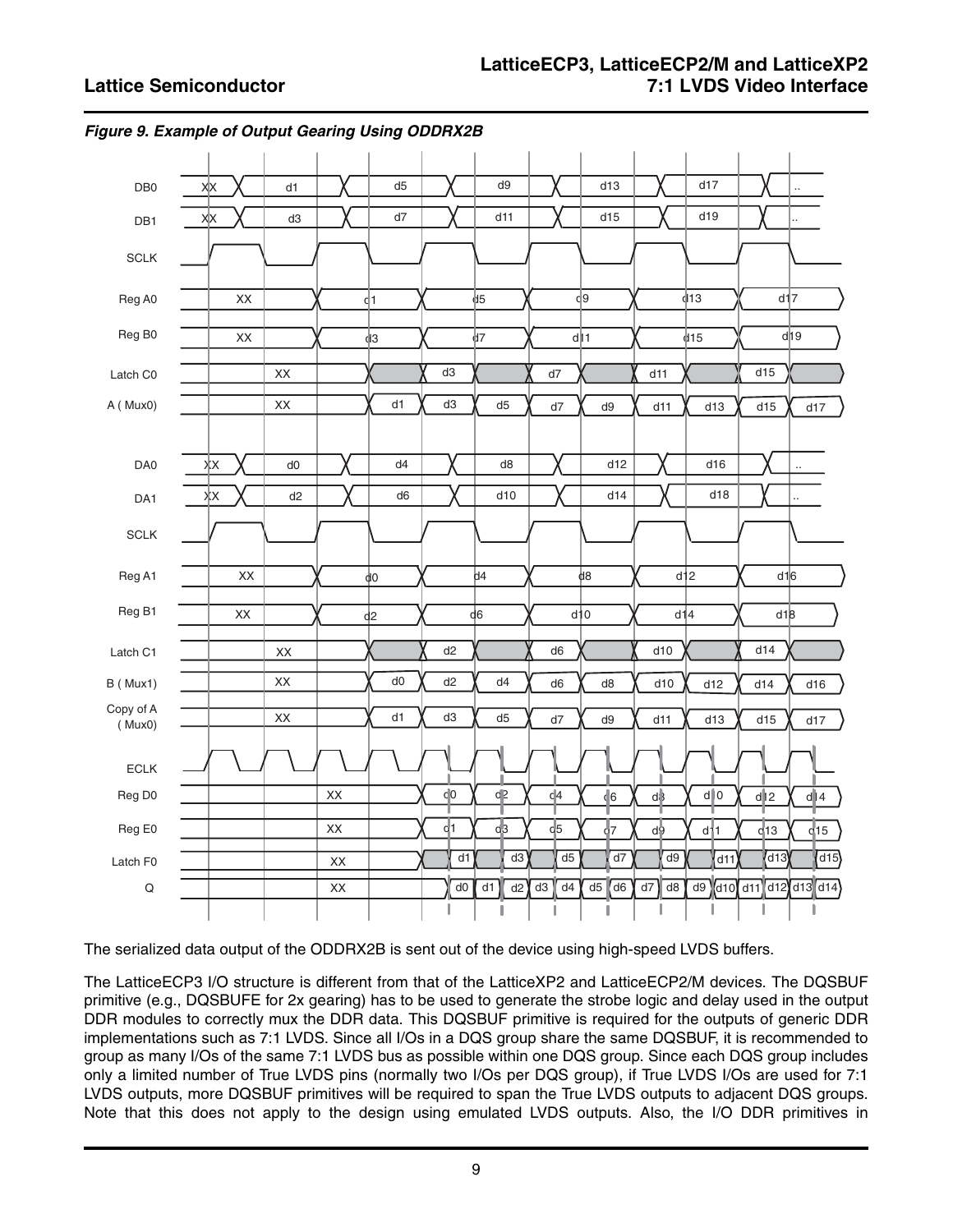LatticeECP3 devices (IDDRX2D1/ODDRX2D ) are different from those in LatticeXP2 and LatticeECP2/M devices (IDDRX2B/ODDRX2B) in port definitions. For more detailed information, see TN1180, [LatticeECP3 High-Speed](www.latticesemi.com/dynamic/view_document.cfm?document_id=32320) [I/O Interface.](www.latticesemi.com/dynamic/view_document.cfm?document_id=32320)

## **Design Example 1: Loopback Test**

The loopback test design included with this document uses the Lattice FPGA to implement both the 7:1 transmitter and receiver. [Figure 10](#page-9-0) shows the design implementation. For more detailed information about the 7:1 transmitter and receiver, refer to Figures [4](#page-3-0) and [7](#page-6-0).

28-bit transmit data is generated in the FPGA logic using counter values. This data is then serialized and transmitted as four bits of LVDS data using the 7:1 transmitter logic. The 4-bit LVDS data is then looped back into the LatticeECP3, LatticeECP2/M or LatticeXP2 device receiver side and deserialized using the 7:1 receiver logic. This deserialized data is then fed to the data compare logic module which compares the deserialized receiver data to the original counter values transmitted. The error count is increased at every mismatch detected between the two data values. The 7:1 transmitter and receiver logic is explained in detail in the sections above.

### <span id="page-9-0"></span>*Figure 10. Loopback Test Block Diagram*



## **Loopback Test Implementation Results**

The loopback design was tested using the LatticeECP2 Advanced Evaluation Board, the LatticeXP2 Advanced Evaluation Board and the LatticeECP3 Video Protocol Board. Both the Lattice FPGA transmit and receive sides were successfully run at 108 MHz transmit and receive pixel clock for LatticeECP3, LatticeECP2/M and LatticeXP2. For LatticeECP3, it can run up to 135 MHz. [Table 1](#page-10-0) shows the resources utilized by the design.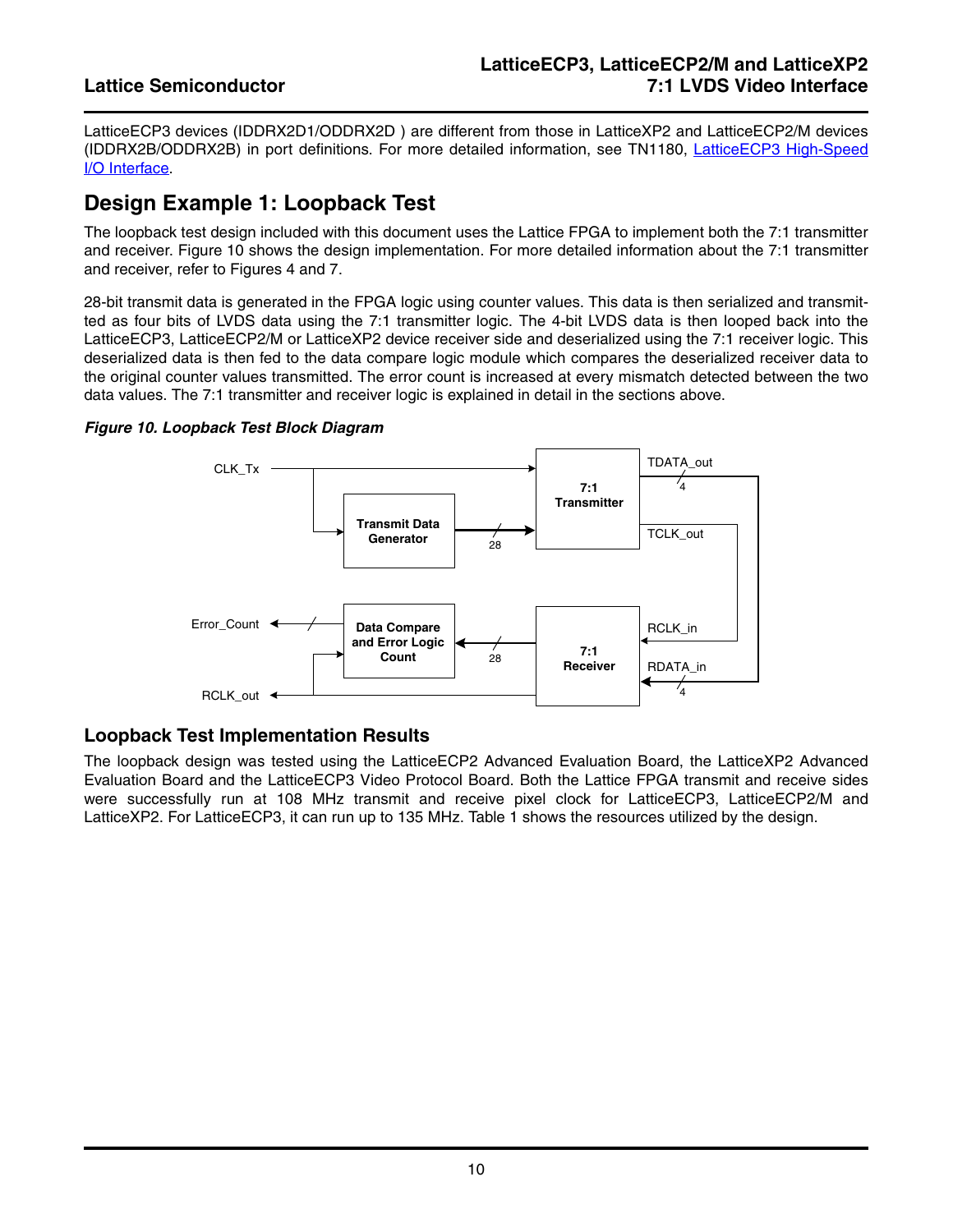| <b>Device Family</b>       | Language    | <b>Speed</b><br>Grade | <b>Utilization</b><br>(LUTs) | $f_{MAX}$ (MHz) | I/Os | <b>Slices</b> | <b>Registers</b> | sysMEM<br><b>EBRs</b> | sysDSP<br><b>Blocks</b> |
|----------------------------|-------------|-----------------------|------------------------------|-----------------|------|---------------|------------------|-----------------------|-------------------------|
| LatticeECP3 <sup>1</sup>   | <b>VHDL</b> | $-7$                  | 832 (1%)                     | >108            | 36   | 771           | 910              | $0(0\%)$              | $0(0\%)$                |
|                            | Verilog     |                       | 819 (1%)                     | >108            | 36   | 766           | 916              | $0(0\%)$              | $0(0\%)$                |
| LatticeECP2/M <sup>2</sup> | <b>VHDL</b> | -6                    | 858 (2%)                     | >108            | 36   | 794           | 914              | $0(0\%)$              | $0(0\%)$                |
|                            | Verilog     |                       | 834 (2%)                     | >108            | 36   | 778           | 916              | $0(0\%)$              | $0(0\%)$                |
| Lattice $XP2^3$            | <b>VHDL</b> | -6                    | 839 (5%)                     | >108            | 36   | 785           | 916              | $0(0\%)$              | $0(0\%)$                |
|                            | Verilog     |                       | 825 (5%)                     | >108            | 36   | 774           | 915              | $0(0\%)$              | $0(0\%)$                |

<span id="page-10-0"></span>*Table 1. Loopback Test Design Performance and Resource Utilization*

1. Performance and utilization characteristics are generated using LFE3-95EA-7FN1156C with Lattice Diamond™ 1.2 design software. When using this design in a different device, density, speed, or grade, performance and utilization may vary.

2. Performance and utilization characteristics are generated using LFE2-50E-6F672C with Lattice Diamond 1.2 design software. When using this design in a different device, density, speed, or grade, performance and utilization may vary.

3. Performance and utilization characteristics are generated using LFXP2-17E-6F484C with Lattice Diamond 1.2 design software. When using this design in a different device, density, speed, or grade, performance and utilization may vary.

In this design, the Lattice FPGA functions as both the transmitter and receiver.

## **Design Example 2: Demonstration of 7:1 LVDS Interface with Video Processing Functions**

In order to verify the operation of the 7:1 LVDS interfaces within the Lattice FPGA, Lattice has developed the test system shown in Figures [11](#page-10-1) and [12](#page-11-0). The test system on the LatticeECP3 Video Protocol Board is the same as the one on the LatticeXP2 Advanced Evaluation Board. Detailed information regarding the test system on the LatticeECP2 Advanced Evaluation Board, including Boards #1, #2, and #3, and the LatticeECP2 Advanced Evalu-ation Board, is included in TN1134, [Lattice 7:1 LVDS Video Demo Kit User's Guide](www.latticesemi.com/dynamic/view_document.cfm?document_id=22732). This system takes video data supplied in DVI format from a source such as a PC or a DVD player and converts it to the 7:1 LVDS source synchronous format using a National Semiconductor Channel Link Transmitter Device. This image data is fed to the Lattice FPGA where the 7:1 Receiver module is used to deserialize the data. This data is then converted back into serial data using the 7:1 Transmitter module within the Lattice FPGA device. It is then transmitted using a source synchronous 7:1 LVDS interface to a National Semiconductor Channel Link Receiver device and ultimately to a display.



<span id="page-10-1"></span>*Figure 11. 7:1 Interface Test System on LatticeECP2 Advanced Evaluation Board*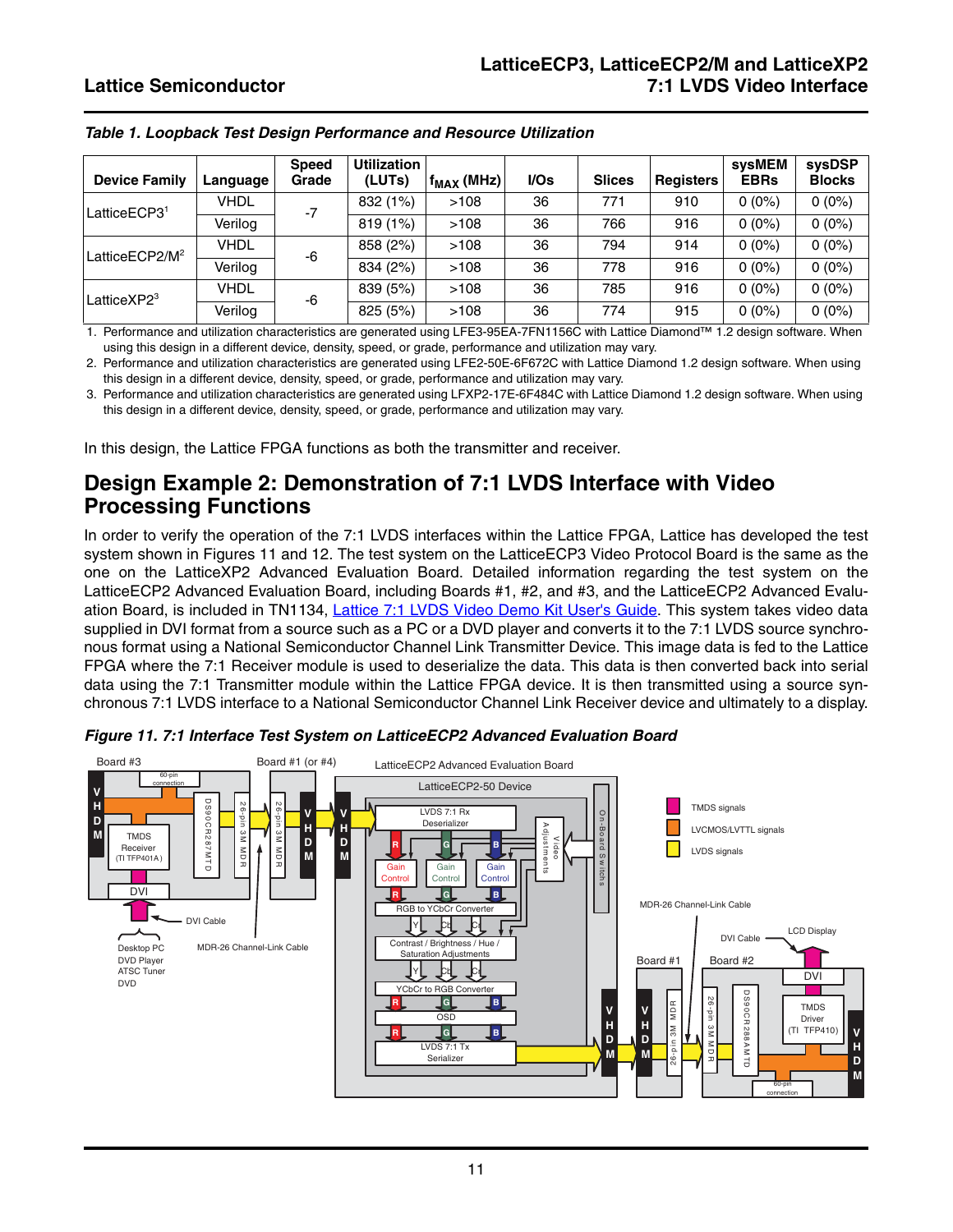

### <span id="page-11-0"></span>*Figure 12. 7:1 Interface Test System on LatticeXP2 Advanced Evaluation Board*

Figures [11](#page-10-1) and [12](#page-11-0) show a simplified block diagram of the design inside the FPGA device. Other than the receiver and transmitter modules, the center logic block can be any customized video processing design. For demonstration purposes, the designs shown in Figures [11](#page-10-1) and [12](#page-11-0) were created to include the following features.

- R-gain, G-gain, B-gain controls
- Contrast, Brightness, Hue, Saturation controls
- On-Screen-Display controlled by LatticeMico8 microprocessor
- On-Screen-Display opacity control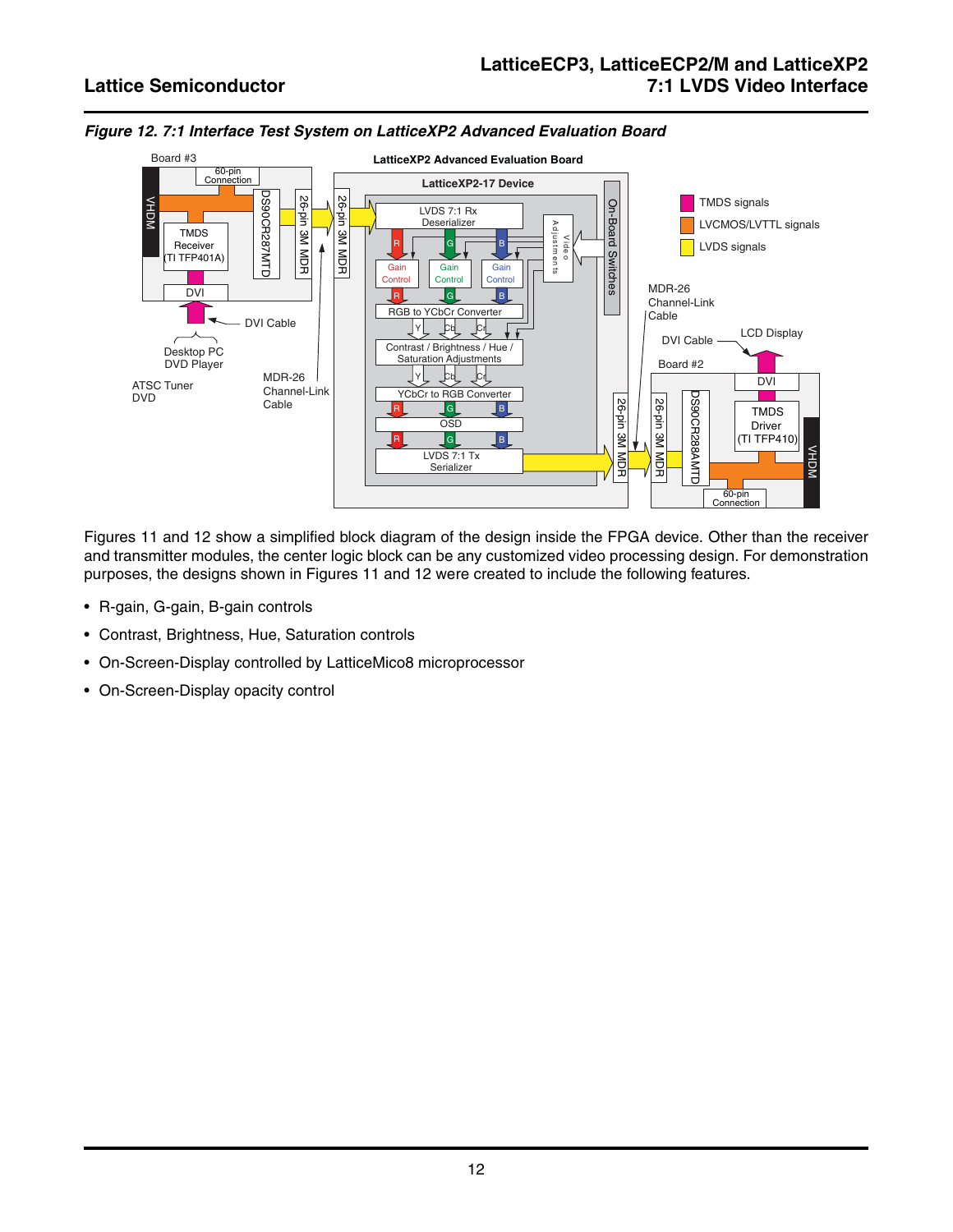<span id="page-12-0"></span>



The block diagram of this design example is shown in [Figure 13](#page-12-0). The design includes five sub-modules: Receiver, RGB\_adj, CBHS\_adj, OSD and Transmitter. On the LatticeECP2 Advanced Evaluation Board, the 8-position DIPswitch SW5 is used for adjusting the R, G, B gains, Contrast, Brightness, Hue, Saturation, and OSD opacity. When the specific controls are selected, the push-button SW4 (i.e., Control Switch) needs to be toggled to activate the adjustment. SW5 is also used for enabling and disabling the OSD and the Auto-Demo feature. The functions of SW5 pins are listed in [Table 2.](#page-13-0) On the LatticeXP2 and LatticeECP3 evaluation boards, the corresponding switches and their functions are also listed in [Table 2](#page-13-0).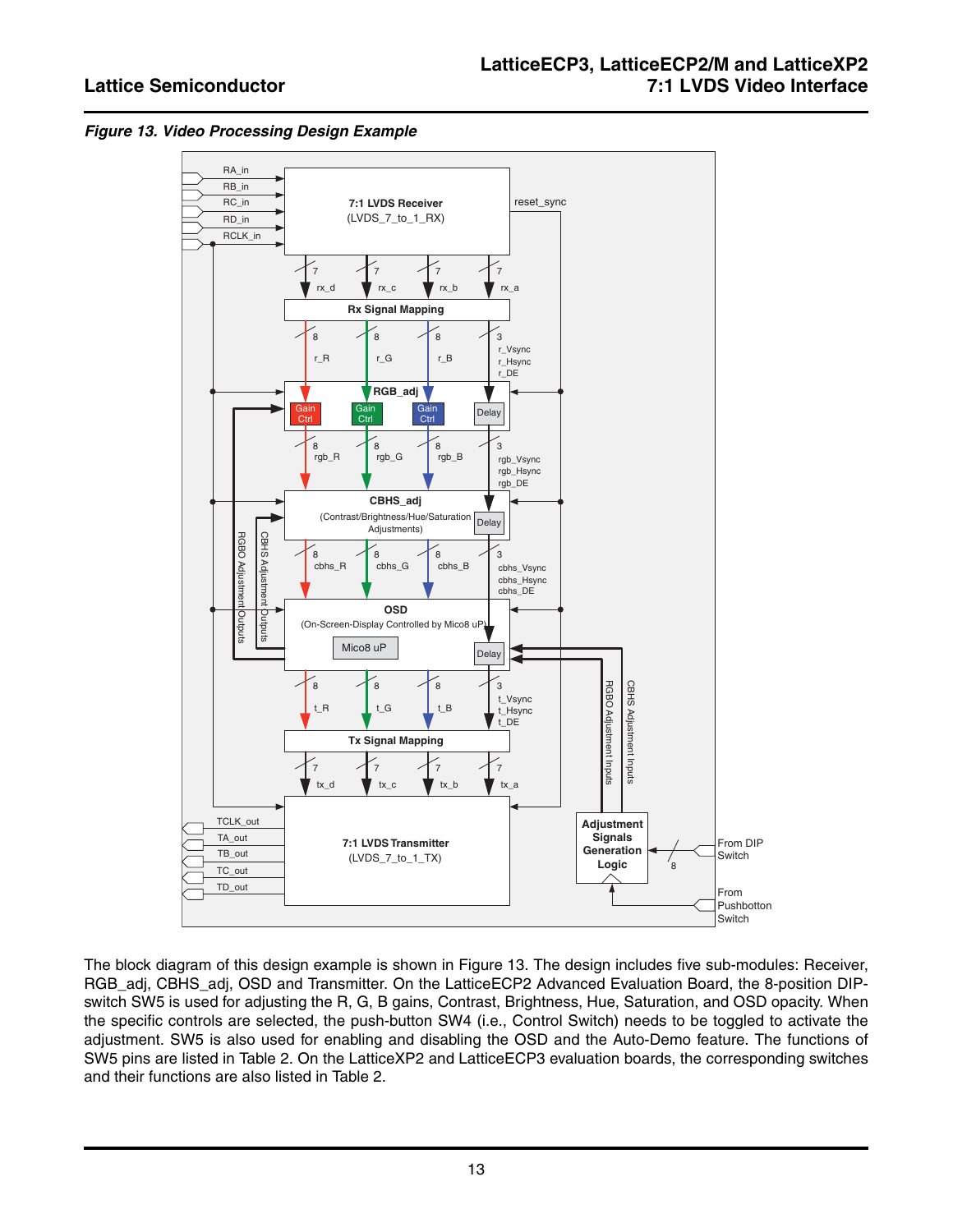| SW5 Pin Number on<br>the LatticeECP2 Board | SW8 Pin Number on<br>the LatticeXP2 Board | <b>SW1/SW2 Pin Number</b><br>on the LatticeECP3<br><b>Board</b> | <b>OFF</b>                                                          | <b>ON</b>                                                           |  |
|--------------------------------------------|-------------------------------------------|-----------------------------------------------------------------|---------------------------------------------------------------------|---------------------------------------------------------------------|--|
| SW <sub>5</sub> -8                         | SW8-8                                     | SW2-4                                                           | R-gain or Contrast<br>deselected                                    | R-gain or Contrast<br>selected                                      |  |
| SW <sub>5</sub> -7                         | SW8-7                                     | SW <sub>2</sub> -3                                              | G-gain or Brightness<br>deselected                                  | G-gain or Brightness<br>selected                                    |  |
| SW5-6                                      | SW8-6                                     | SW2-2                                                           | B-gain or Hue<br>deselected                                         | B-gain or Hue selected                                              |  |
| SW <sub>5</sub> -5                         | SW8-5                                     | SW <sub>2</sub> -1                                              | Opacity or Saturation<br>deselected                                 | Opacity or Saturation<br>selected                                   |  |
| SW <sub>5</sub> -4                         | SW8-4                                     | SW1-4                                                           | OSD enabled                                                         | OSD disabled                                                        |  |
| SW <sub>5</sub> -3                         | SW8-3                                     | SW <sub>1-3</sub>                                               | Auto-Demo enabled                                                   | Auto-Demo disabled                                                  |  |
| SW <sub>5</sub> -2                         | SW8-2                                     | SW1-2                                                           | Select RGBO group                                                   | Select CBHS group                                                   |  |
| SW <sub>5</sub> -1                         | SW8-1                                     | SW1-1                                                           | Decrease the selected<br>controls when Control<br>Switch is toggled | Increase the selected<br>controls when Control<br>Switch is toggled |  |

<span id="page-13-0"></span>*Table 2. Switch for Video Color Adjustments, Demo and OSD Controls*

Note: Control Switch is SW4 for the LatticeECP2 Advanced Evaluation Board, SW5 for the LatticeXP2 Advanced Evaluation Board, or SW6 for the LatticeECP3 Video Protocol Evaluation Board.

### **Video Processing Design Implementation Results**

The video processing demo design was verified using the Lattice 7:1 LVDS Demo Kit that comes with the LatticeECP3, LatticeECP2 and LatticeXP2 evaluation boards and other daughter boards. The video source was running at 108 MHz at 1280x1024 image resolution. [Table 3](#page-13-1) shows the resources utilized by the design.

| <b>Device</b>              | Language | <b>Speed</b><br>Grade | <b>Utilization</b><br>(LUTs) | <sup>†</sup> MAX<br>(MHz) | I/Os | <b>Slices</b> | <b>Registers</b> | svsMEM<br><b>EBRs</b> | <b>sysDSP</b><br><b>Blocks</b> |
|----------------------------|----------|-----------------------|------------------------------|---------------------------|------|---------------|------------------|-----------------------|--------------------------------|
| LatticeECP3 <sup>1</sup>   | VHDL     | -7                    | 1848 (2%)                    | >108                      | 35   | 1420          | 1347             | 10(4%)                | 4.125 (12%)                    |
|                            | Verilog  |                       | 1852 (2%)                    | >108                      | 35   | 1415          | 1315             | 10(4%)                | 4.125 (12%)                    |
| LatticeECP2/M <sup>2</sup> | VHDL     | -6                    | 1804(4%)                     | >108                      | 35   | 1428          | 1293             | 8(38%)                | 4.125 (23%)                    |
|                            | Verilog  |                       | 1857 (4%)                    | >108                      | 35   | 1433          | 1253             | 10 (48%)              | 4.125 (22%)                    |
| LatticeXP2 <sup>3</sup>    | VHDL     | -6                    | 1803 (11%)                   | >108                      | 35   | 1492          | 1292             | 8(53%)                | 4.125 (82%)                    |
|                            | Verilog  |                       | 1848 (11%)                   | >108                      | 35   | 1482          | 1254             | 10 (67%)              | 4.125 (82%)                    |

<span id="page-13-1"></span>*Table 3. Video Processing Design Performance and Resource Utilization*

1. Performance and utilization characteristics are generated using LFE3-95EA-7FN1156C with Lattice Diamond™ 1.2 design software. When using this design in a different device, density, speed, or grade, performance and utilization may vary.

2. Performance and utilization characteristics are generated using LFE2-50E-6F672C with Lattice Diamond 1.2 design software. When using this design in a different device, density, speed, or grade, performance and utilization may vary.

3. Performance and utilization characteristics are generated using LFXP2-17E-6F484C with Lattice Diamond 1.2 design software. When using this design in a different device, density, speed, or grade, performance and utilization may vary.

## **Module RGB\_adj**

With the 9x9 multipliers implemented using the sysDSP blocks, the RGB\_adj module multiplies the 8-bit R, G, B color datum with the R-, G-, B-gain. These gains are real numbers with value between 0 and 1. Nine data bits represent the real number with bit 8 representing the integer part and the rest of the bits representing the fractional part of the real number. For the fractional part, bit 7 represents 2-1 (i.e. 0.5), bit 6 represents 2-2 (i.e. 0.25), bit 5 represents 2-3 (i.e. 0.125), and so on. For example, the 9-bit data "011000000" will be representing the real value  $0.5 + 0.25 = 0.75$ ; the 9-bit data "100000000" will be representing the real value 1.0. The similar method to represent a non-integer real value is used in many modules of the design. The number of the integer bits and the fractional bits may be changed to represent real numbers in different range.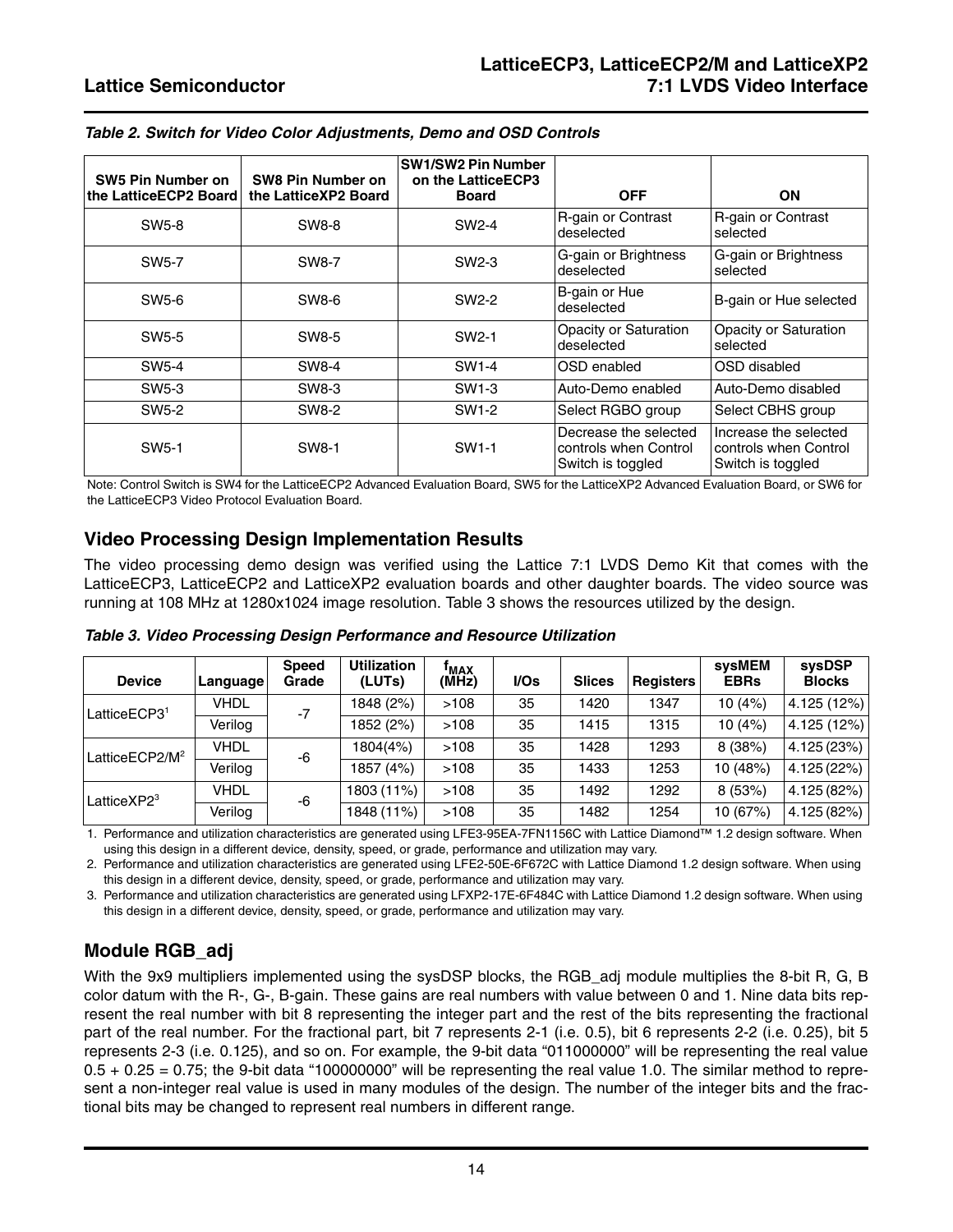## **Module CBHS\_adj**

For adjusting contrast, brightness, hue and saturation of the video image, the pixel data in the RGB color space needs to be converted to the YCbCr color space. [Figure 14](#page-14-0) shows the block diagram of the CBHS\_adj module. After the adjustment, the pixel data in the YCbCr color space will be converted back to the RGB color space. There are offsets in the YCbCr color space. The offsets of Y, Cb and Cr are 16, 128 and 128 respectively. When performing the contrast, brightness, hue and saturation adjustments, these offsets need to be removed. Therefore, the color space converters CSC1 and CSC2 convert the pixel data between the RGB and the YCbCr without adding the Y, Cb and Cr offsets.



### <span id="page-14-0"></span>*Figure 14. Contrast, Brightness, Hue and Saturation Adjustments*

The equations used in the CSC1 and CSC2 converters are:

| $Y - 16$         |  |                                              |               |                                 |                                             |                                                                           |                                | R          |
|------------------|--|----------------------------------------------|---------------|---------------------------------|---------------------------------------------|---------------------------------------------------------------------------|--------------------------------|------------|
| $C_b - 128$      |  |                                              |               |                                 |                                             |                                                                           |                                | G          |
| $Cr - 128$       |  |                                              |               |                                 |                                             |                                                                           |                                | B          |
| CSC <sub>2</sub> |  |                                              |               |                                 |                                             |                                                                           |                                |            |
|                  |  |                                              |               |                                 |                                             |                                                                           | $Y - 16$                       |            |
|                  |  |                                              |               |                                 |                                             |                                                                           |                                | $Cb - 128$ |
|                  |  |                                              |               |                                 |                                             |                                                                           |                                | Cr - 128   |
|                  |  | 1.1643828125<br>1.1643828125<br>1.1643828125 | 0.14822265625 | -0.39176171875<br>2.01723046875 | 0.2909921875<br>0.43921484375  0.3677890625 | 0.2567890625  0.50412890625  0.09790625<br>1.59602734375<br>$-0.81296875$ | 0.43921484375<br>0.07142578125 |            |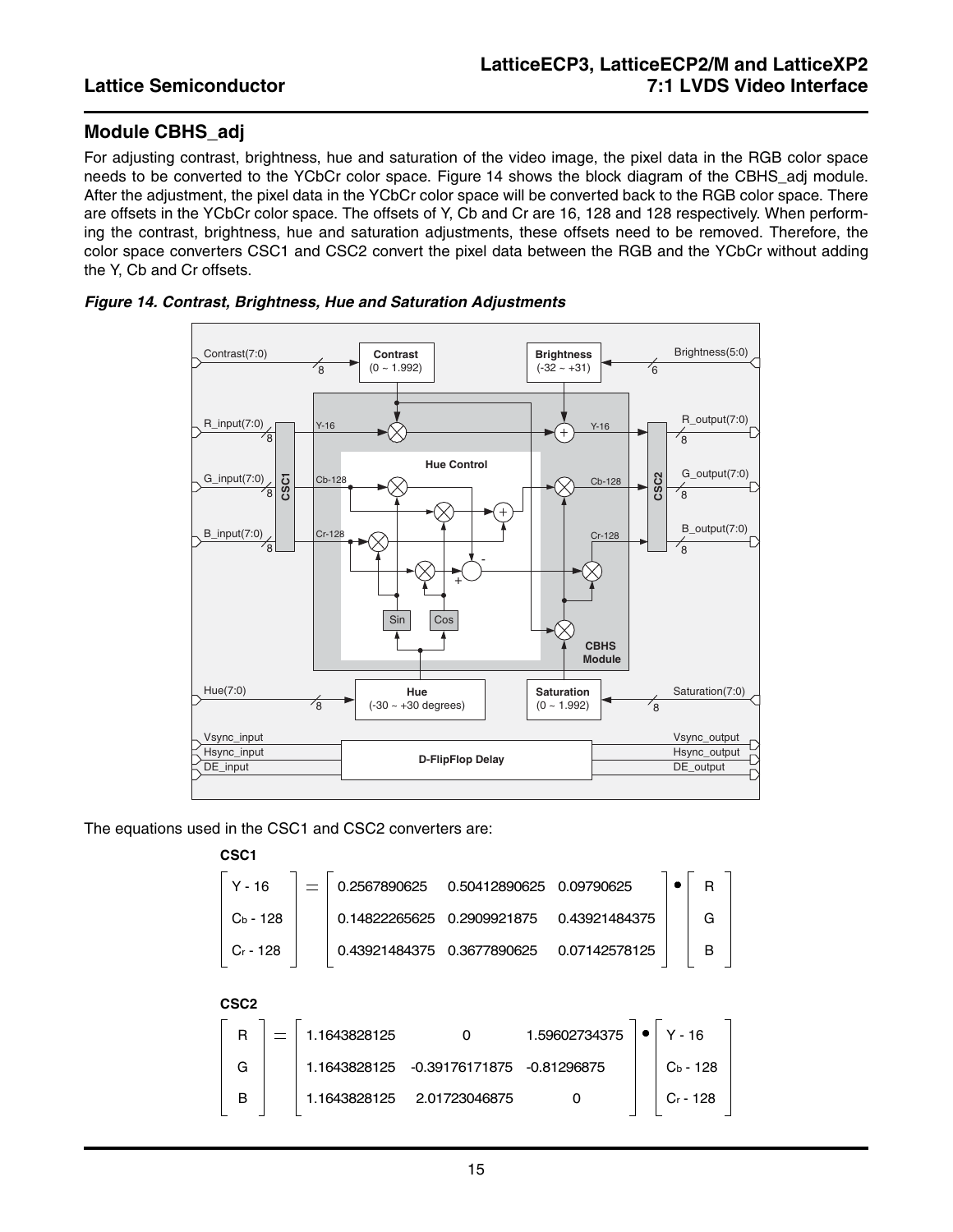The Sine and Cosine functions are required for the hue adjustment. A lookup table ROM is used for implementing these two functions. A Tcl script is designed to create the memory file used for the Sine/Cosine ROM contents initialization.

### **Module OSD**

The contents of the On-Screen-Display are controlled by the LatticeMico8 microcontroller. [Figure 15](#page-15-0) shows the block diagram of the OSD module. The LatticeMico8™ microprocessor, a free 8-bit microcontroller soft core optimized for Lattice FPGAs, will update the dual-port RAM contents in the OSD\_main sub-module to reflect the current RGB gains, Contrast, Brightness, Hue, Saturation and OSD Opacity values. It also controls these adjustment values when the Auto-Demo mode is enabled.

### <span id="page-15-0"></span>*Figure 15. On-Screen-Display Module*

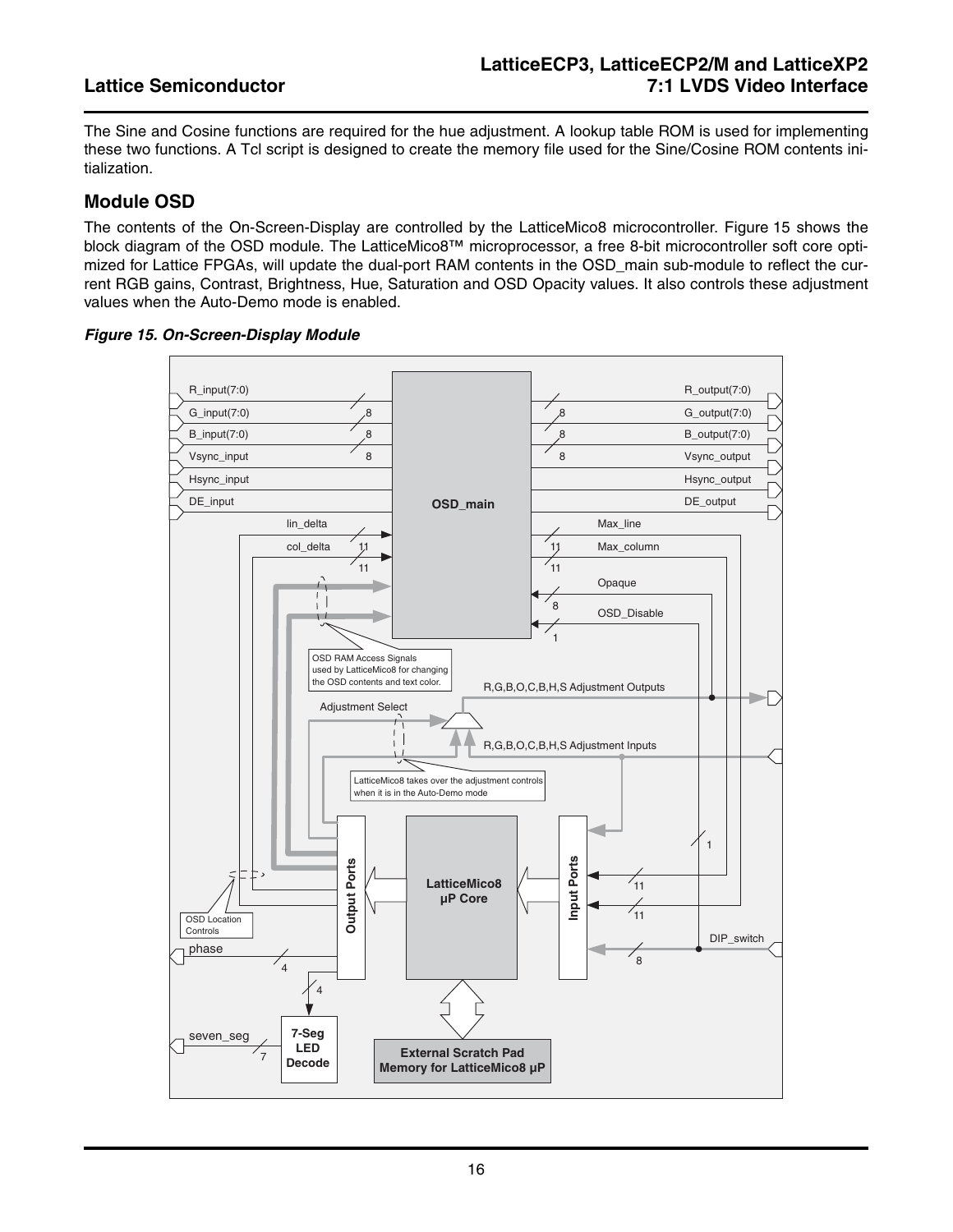## **LatticeECP3, LatticeECP2/M and LatticeXP2 Lattice Semiconductor 7:1 LVDS Video Interface**

The block diagram of the OSD main sub-module is shown in [Figure 16](#page-16-0). There two dual-port RAMs to hold the character codes and the character colors displayed on the OSD. The OSD contents will be changed whenever the RAMs contents are updated by the LatticeMico8 microcontroller. The character patterns are stored in the Character Generator ROM.



### <span id="page-16-0"></span>*Figure 16. OSD\_main Sub-module*

The Line/Column Tracking Logic block controls the position of the OSD and is also used for tracking the current resolution of the video image. The Max\_line and Max\_column will be read back by the LatticeMico8 to display the resolution on the OSD.

The OSD opacity control is implemented in the OSD\_main sub-module as well. The Opaque value is a real number between 0 and 1 with 1 as the default value. When the value is reduced, the OSD will become semi-transparent. [Figure 17](#page-17-0) shows the block diagram of the OSD opacity control.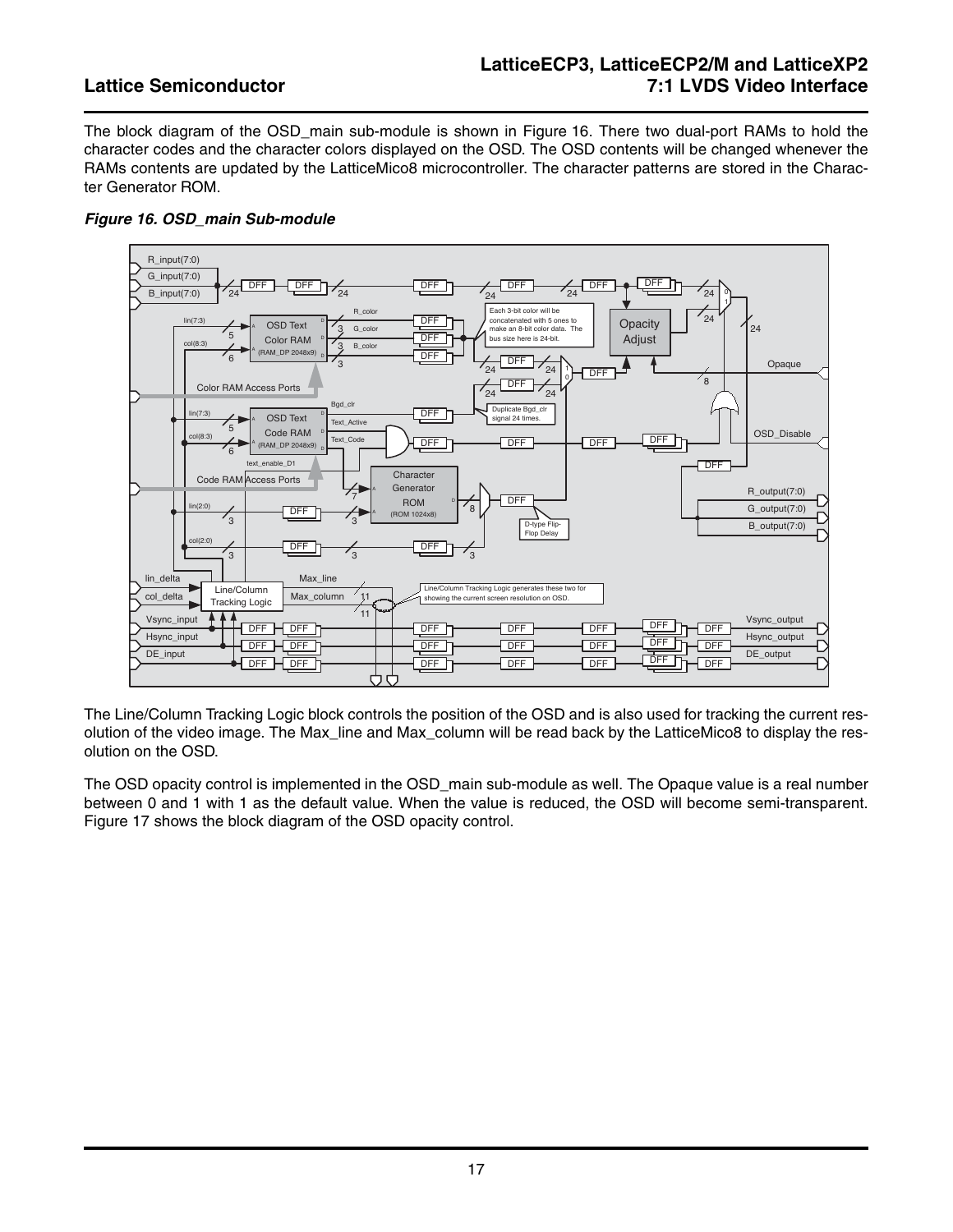### <span id="page-17-0"></span>*Figure 17. OSD Opacity Control*



*Figure 18. Semitransparent OSD Showing On the Display Screen*



## **Summary**

The LatticeECP3, LatticeECP2/M and LatticeXP2 FPGA families are well-suited for high-speed LVDS video applications. In addition to capturing the video data at high speeds, these families are capable of processing video data using the on-chip sysDSP block and the Embedded Block RAM.